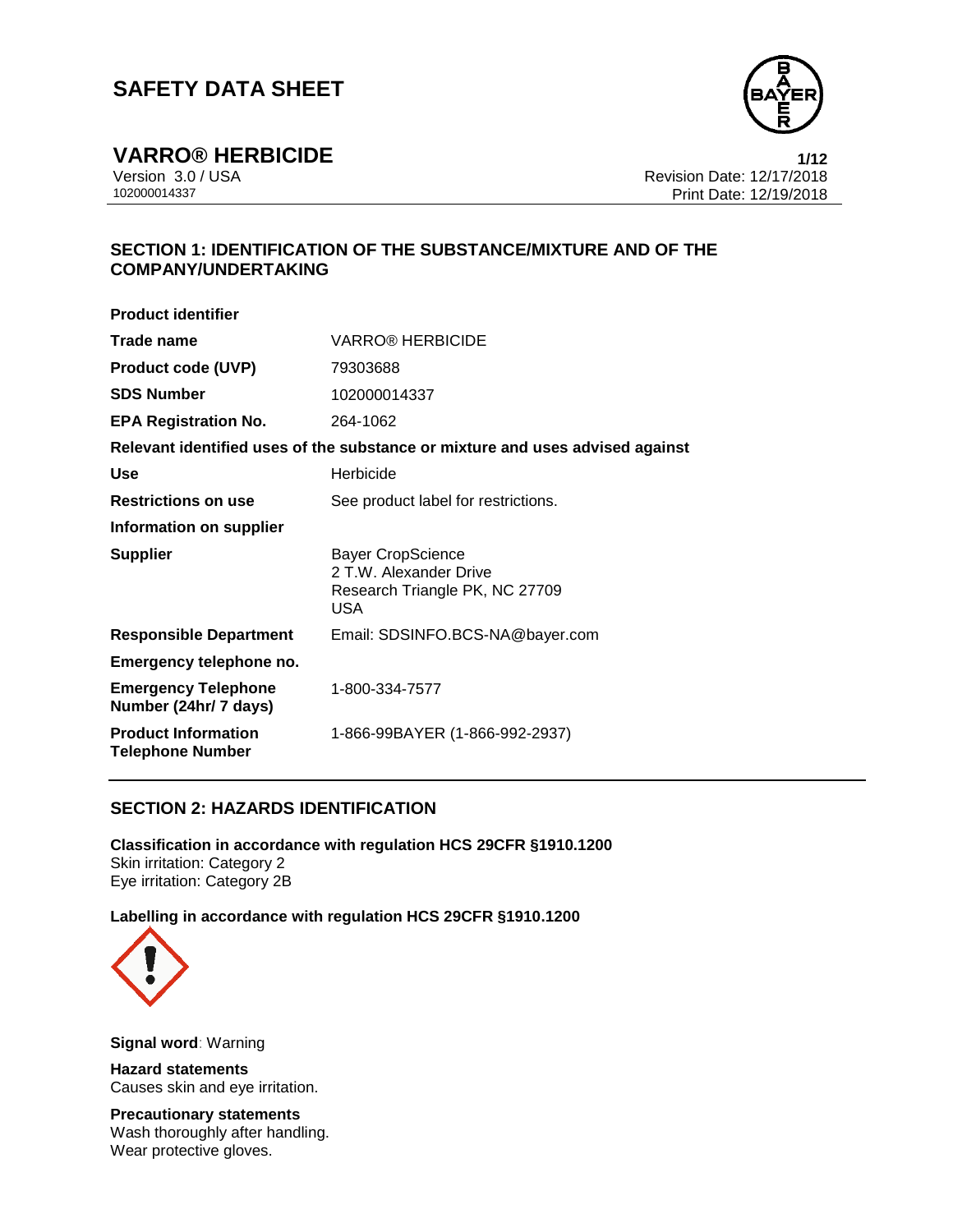

**VARRO® HERBICIDE 2/12** Version 3.0 / USA Revision Date: 12/17/2018 Print Date: 12/19/2018

IF ON SKIN: Wash with plenty of water/ soap. Specific treatment (see supplemental first aid instructions on this label). If skin irritation occurs: Get medical advice/ attention. Take off contaminated clothing and wash before reuse. IF IN EYES: Rinse cautiously with water for several minutes. Remove contact lenses, if present and easy to do. Continue rinsing. If eye irritation persists: Get medical advice/ attention.

### **Hazards Not Otherwise Classified (HNOC)**

No physical hazards not otherwise classified. No health hazards not otherwise classified.

## **SECTION 3: COMPOSITION/INFORMATION ON INGREDIENTS**

| <b>Hazardous Component Name</b>                                            | CAS-No.     | <b>Concentration % by weight</b> |
|----------------------------------------------------------------------------|-------------|----------------------------------|
| Thiencarbazone-methyl                                                      | 317815-83-1 | 1.0                              |
| Mefenpyr-diethyl                                                           | 135590-91-9 | 6.0                              |
| Solvent Naphtha (petroleum), heavy aromatic, <1%<br>naphthalene            | 64742-94-5  | 60.7                             |
| Isotridecanol, ethoxylated                                                 | 9043-30-5   | 9.8                              |
| Benzenesulfonic acid, mono-C11-13-branched alkyl<br>derivs., calcium salts | 68953-96-8  | 3.2                              |

## **SECTION 4: FIRST AID MEASURES**

#### **Description of first aid measures**

| <b>General advice</b> | Move out of dangerous area. When possible, have the product<br>container or label with you when calling a poison control center or<br>doctor or going for treatment.                                                                                                                                      |
|-----------------------|-----------------------------------------------------------------------------------------------------------------------------------------------------------------------------------------------------------------------------------------------------------------------------------------------------------|
| <b>Inhalation</b>     | Move to fresh air. If person is not breathing, call 911 or an ambulance,<br>then give artificial respiration, preferably mouth-to-mouth if possible.<br>Call a physician or poison control center immediately.                                                                                            |
| <b>Skin contact</b>   | Take off contaminated clothing and shoes immediately. Wash off<br>immediately with plenty of water for at least 15 minutes. Call a<br>physician or poison control center immediately.                                                                                                                     |
| Eye contact           | Hold eye open and rinse slowly and gently with water for 15-20<br>minutes. Remove contact lenses, if present, after the first 5 minutes,<br>then continue rinsing eye. Call a physician or poison control center<br>immediately.                                                                          |
| Ingestion             | Call a physician or poison control center immediately. Rinse out mouth<br>and give water in small sips to drink. DO NOT induce vomiting unless<br>directed to do so by a physician or poison control center. Never give<br>anything by mouth to an unconscious person. Do not leave victim<br>unattended. |

**Most important symptoms and effects, both acute and delayed**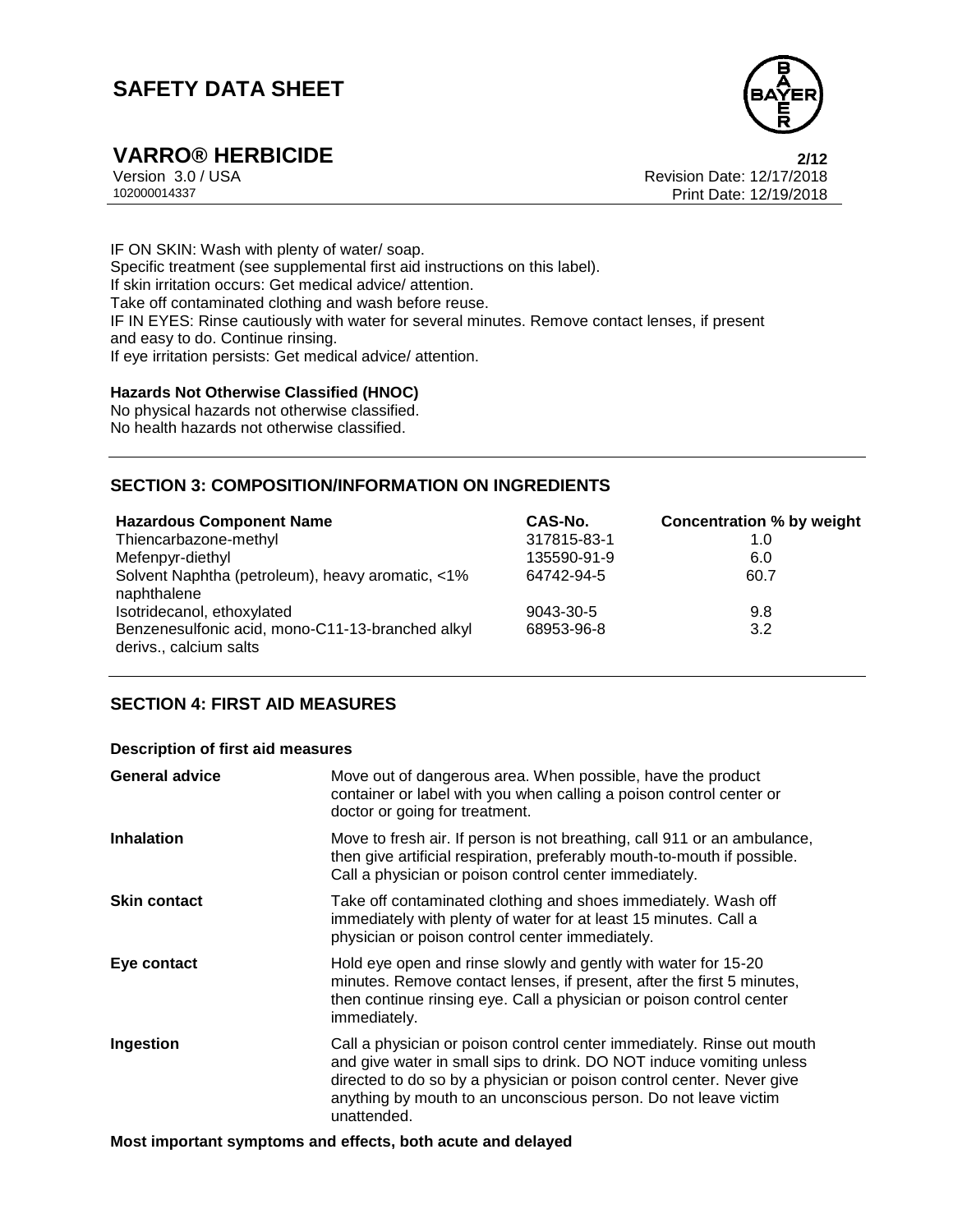

**VARRO® HERBICIDE** 3/12<br>Version 3.0 / USA **12**<br>Revision Date: 12/17/2018 Version 3.0 / USA Revision Date: 12/17/2018<br>102000014337<br>Print Date: 12/19/2018 Print Date: 12/19/2018

| <b>Symptoms</b> | If large amounts are ingested, the following symptoms may occur:                                                                           |  |
|-----------------|--------------------------------------------------------------------------------------------------------------------------------------------|--|
|                 | Headache, Nausea, Dizziness, Somnolence                                                                                                    |  |
|                 | Ingestion may cause gastrointestinal irritation, nausea, vomiting and<br>diarrhoea.                                                        |  |
|                 | Aspiration may cause pulmonary oedema and pneumonitis.                                                                                     |  |
|                 | Inhalation may provoke the following symptoms:                                                                                             |  |
|                 | Cough, Shortness of breath, Cyanosis, Fever                                                                                                |  |
|                 | Symptoms and hazards refer to the solvent.                                                                                                 |  |
|                 | Indication of any immediate medical attention and special treatment needed                                                                 |  |
| <b>Risks</b>    | Contains hydrocarbon solvents. May pose an aspiration pneumonia<br>hazard.                                                                 |  |
| Treatment       | Appropriate supportive and symptomatic treatment as indicated by the<br>patient's condition is recommended. There is no specific antidote. |  |

# **SECTION 5: FIREFIGHTING MEASURES**

| <b>Extinguishing media</b>                                         |                                                                                                                                                                                      |  |
|--------------------------------------------------------------------|--------------------------------------------------------------------------------------------------------------------------------------------------------------------------------------|--|
| <b>Suitable</b>                                                    | Water spray, Carbon dioxide (CO2), Foam, Sand                                                                                                                                        |  |
| <b>Unsuitable</b>                                                  | High volume water jet                                                                                                                                                                |  |
| <b>Special hazards arising</b><br>from the substance or<br>mixture | In the event of fire the following may be released:, Hydrogen chloride<br>(HCI), Hydrogen cyanide (hydrocyanic acid), Carbon monoxide (CO),<br>Nitrogen oxides (NOx), Sulphur oxides |  |
| <b>Advice for firefighters</b>                                     |                                                                                                                                                                                      |  |
| <b>Special protective</b><br>equipment for firefighters            | In the event of fire and/or explosion do not breathe fumes. Firefighters<br>should wear NIOSH approved self-contained breathing apparatus and<br>full protective clothing.           |  |
| <b>Further information</b>                                         | Contain the spread of the fire-fighting media. Do not allow run-off from<br>fire fighting to enter drains or water courses.                                                          |  |
|                                                                    | Keep out of smoke. Fight fire from upwind position.                                                                                                                                  |  |
| <b>Flash point</b>                                                 | 115 °C                                                                                                                                                                               |  |
| <b>Auto-ignition temperature</b>                                   | 425 °C / 797 °F                                                                                                                                                                      |  |
| Lower explosion limit                                              | No data available                                                                                                                                                                    |  |
| <b>Upper explosion limit</b>                                       | No data available                                                                                                                                                                    |  |
| <b>Explosivity</b>                                                 | Not explosive<br>92/69/EEC, A.14 / OECD 113                                                                                                                                          |  |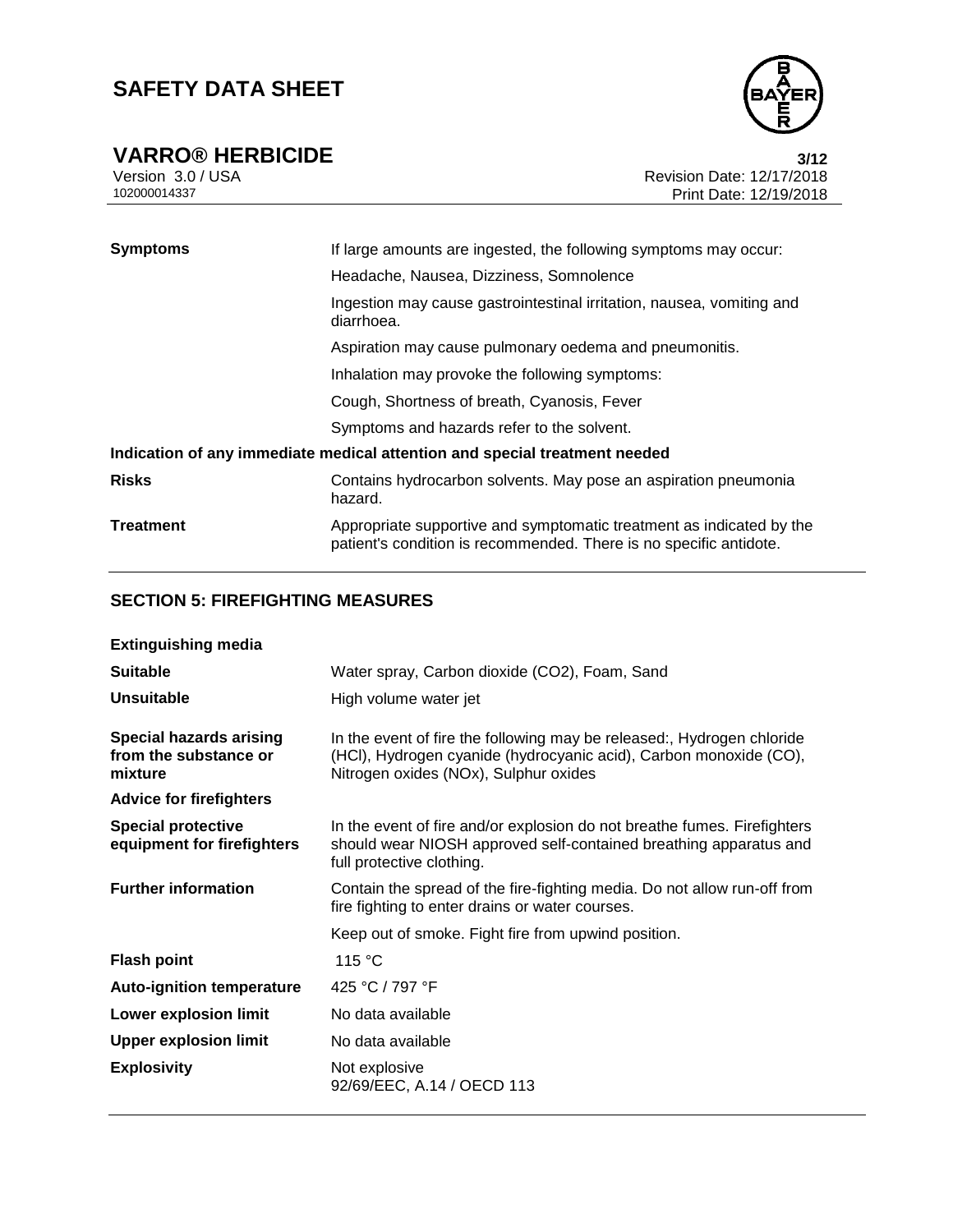

**VARRO® HERBICIDE 4/12**

Version 3.0 / USA Revision Date: 12/17/2018 Print Date: 12/19/2018

## **SECTION 6: ACCIDENTAL RELEASE MEASURES**

**Personal precautions, protective equipment and emergency procedures Precautions Keep unauthorized people away. Isolate hazard area. Avoid contact** with spilled product or contaminated surfaces. **Methods and materials for containment and cleaning up Methods for cleaning up** Soak up with inert absorbent material (e.g. sand, silica gel, acid binder, universal binder, sawdust). Collect and transfer the product into a properly labelled and tightly closed container. Clean contaminated floors and objects thoroughly, observing environmental regulations. Keep in suitable, closed containers for disposal. **Additional advice** Use personal protective equipment. If the product is accidentally spilled, do not allow to enter soil, waterways or waste water canal. Do not allow product to contact non-target plants. **Reference to other sections** Information regarding safe handling, see section 7. Information regarding personal protective equipment, see section 8. Information regarding waste disposal, see section 13.

## **SECTION 7: HANDLING AND STORAGE**

#### **Precautions for safe handling**

| Advice on safe handling                                 | Use only in area provided with appropriate exhaust ventilation.                                                                                                                                                                                                                                                                                                                        |
|---------------------------------------------------------|----------------------------------------------------------------------------------------------------------------------------------------------------------------------------------------------------------------------------------------------------------------------------------------------------------------------------------------------------------------------------------------|
| <b>Hygiene measures</b>                                 | Wash hands thoroughly with soap and water after handling and before<br>eating, drinking, chewing gum, using tobacco, using the toilet or<br>applying cosmetics.<br>Remove Personal Protective Equipment (PPE) immediately after<br>handling this product. Remove soiled clothing immediately and clean<br>thoroughly before using again. Wash thoroughly and put on clean<br>clothing. |
|                                                         | Conditions for safe storage, including any incompatibilities                                                                                                                                                                                                                                                                                                                           |
| <b>Requirements for storage</b><br>areas and containers | Store in original container. Keep containers tightly closed in a dry, cool<br>and well-ventilated place. Store in a place accessible by authorized<br>persons only. Keep away from direct sunlight. Protect from freezing.                                                                                                                                                             |
| Advice on common storage                                | Keep away from food, drink and animal feedingstuffs.                                                                                                                                                                                                                                                                                                                                   |

### **SECTION 8: EXPOSURE CONTROLS/PERSONAL PROTECTION**

#### **Control parameters**

| <b>Components</b>     | CAS-No.     | <b>Control parameters</b> | <b>Update</b> | Basis    |
|-----------------------|-------------|---------------------------|---------------|----------|
| Thiencarbazone-methyl | 317815-83-1 | 10 mg/m $3$<br>'TWA)      |               | OES BCS* |
| Mefenpyr-diethyl      | 135590-91-9 | 10 mg/m $3$               |               | OES BCS* |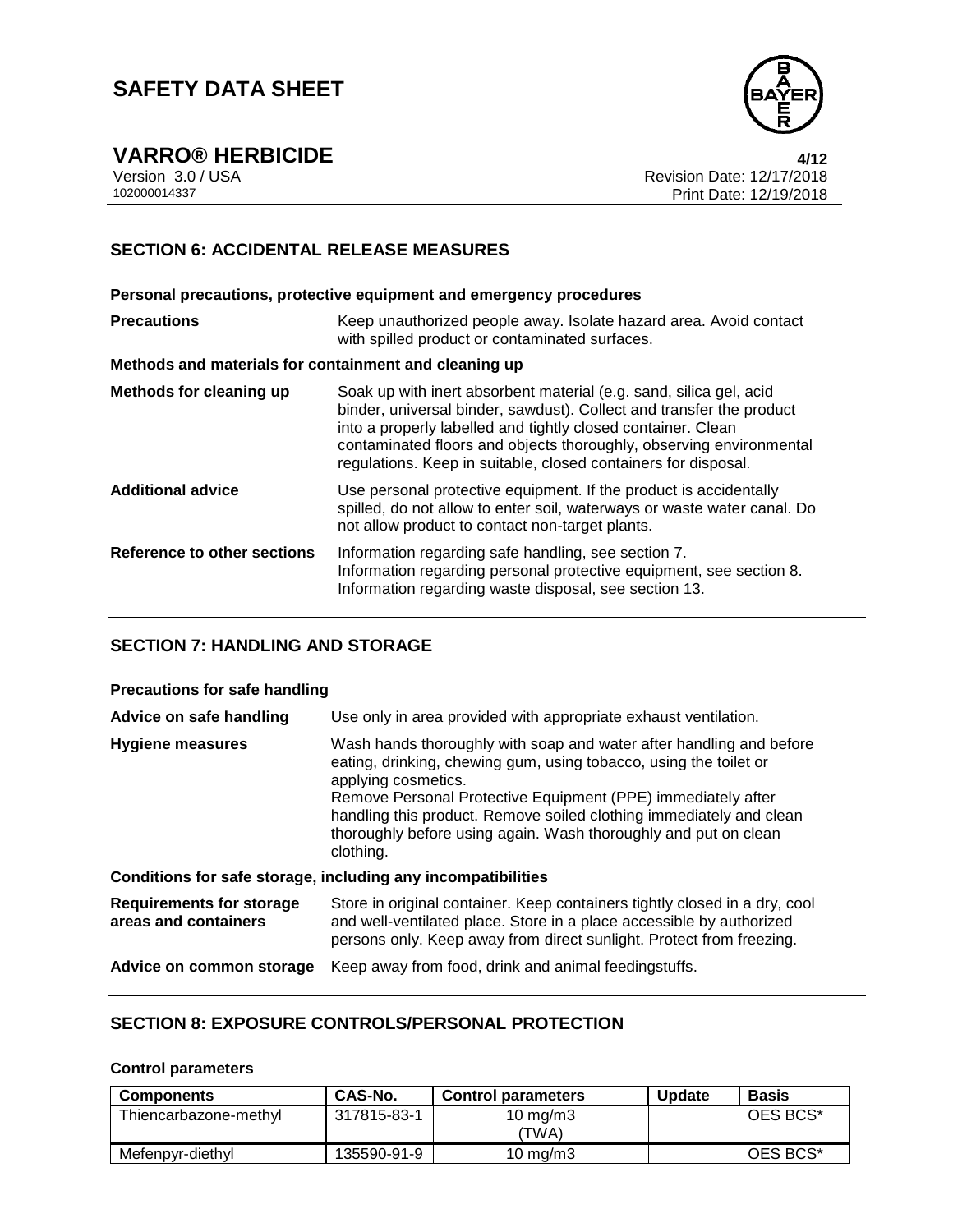



**VARRO® HERBICIDE 5/12** Version 3.0 / USA Revision Date: 12/17/2018 Print Date: 12/19/2018

|                                                                                      |            | (TWA)                            |         |                    |
|--------------------------------------------------------------------------------------|------------|----------------------------------|---------|--------------------|
| Solvent Naphtha<br>(petroleum), heavy<br>aromatic, <1% naphthalene<br>(Non-aerosol.) | 64742-94-5 | 200 mg/m3<br>(TWA)               | 03 2014 | <b>ACGIH</b>       |
| Solvent Naphtha<br>(petroleum), heavy<br>aromatic, <1% naphthalene                   | 64742-94-5 | 400 mg/m3/100 ppm<br>(REL)       | 2010    | <b>NIOSH</b>       |
| Solvent Naphtha<br>(petroleum), heavy<br>aromatic, <1% naphthalene                   | 64742-94-5 | 100 mg/m3<br>(REL)               | 2010    | <b>NIOSH</b>       |
| Solvent Naphtha<br>(petroleum), heavy<br>aromatic, <1% naphthalene                   | 64742-94-5 | 400 mg/m3/100 ppm<br>(PEL)       | 02 2006 | OSHA <sub>Z1</sub> |
| Solvent Naphtha<br>(petroleum), heavy<br>aromatic, <1% naphthalene                   | 64742-94-5 | 400 mg/m3/100 ppm<br>(TWA)       | 1989    | OSHA Z1A           |
| Solvent Naphtha<br>(petroleum), heavy<br>aromatic, <1% naphthalene                   | 64742-94-5 | 400 mg/m3/100 ppm<br>(TWA)       | 06 2008 | TN OEL             |
| Solvent Naphtha<br>(petroleum), heavy<br>aromatic, <1% naphthalene                   | 64742-94-5 | 1,600 mg/m3/400 ppm<br>(TWA PEL) | 08 2010 | <b>US CA OEL</b>   |
| Solvent Naphtha<br>(petroleum), heavy<br>aromatic, <1% naphthalene                   | 64742-94-5 | 1,350 mg/m3/300 ppm<br>(TWA PEL) | 09 2013 | <b>US CA OEL</b>   |
| Solvent Naphtha<br>(petroleum), heavy<br>aromatic, <1% naphthalene                   | 64742-94-5 | 1,800 mg/m3/400 ppm<br>(STEL)    | 09 2013 | <b>US CA OEL</b>   |

\*OES BCS: Internal Bayer AG, Crop Science Division "Occupational Exposure Standard"

## **Exposure controls**

### **Personal protective equipment**

In normal use and handling conditions please refer to the label and/or leaflet. In all other cases the following recommendations would apply.

**Respiratory protection** When respirators are required, select NIOSH approved equipment based on actual or potential airborne concentrations and in accordance with the appropriate regulatory standards and/or industry recommendations.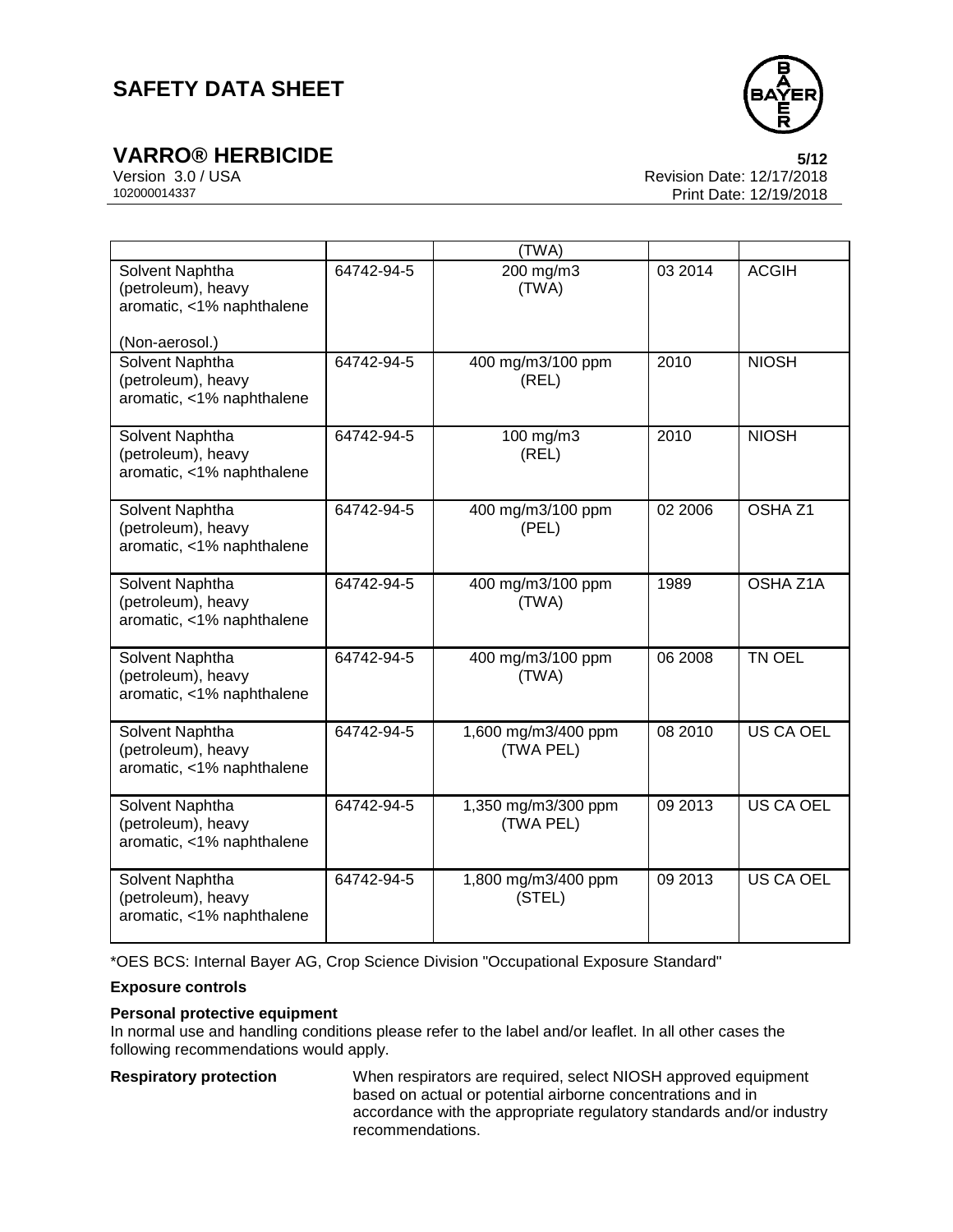

**VARRO® HERBICIDE 6/12** Version 3.0 / USA Revision Date: 12/17/2018<br>102000014337<br>Print Date: 12/19/2018 Print Date: 12/19/2018

| <b>Hand protection</b>             | Chemical resistant nitrile rubber gloves                                                                                                                                                              |
|------------------------------------|-------------------------------------------------------------------------------------------------------------------------------------------------------------------------------------------------------|
| Eye protection                     | Chemical resistant goggles must be worn.                                                                                                                                                              |
| Skin and body protection           | Wear long-sleeved shirt and long pants and shoes plus socks.                                                                                                                                          |
| <b>General protective measures</b> | Follow manufacturer's instructions for cleaning/maintaining PPE. If<br>no such instructions for washables, use detergent and warm/tepid<br>water.<br>Keep and wash PPE separately from other laundry. |

## **SECTION 9. PHYSICAL AND CHEMICAL PROPERTIES**

| brown                                                                                            |
|--------------------------------------------------------------------------------------------------|
| Liquid                                                                                           |
| aromatic                                                                                         |
| No data available                                                                                |
| 7.0 - 8.5 (10 %) (23 °C) (deionized water)                                                       |
| No data available                                                                                |
| No data available                                                                                |
| ca. 1.00 g/cm <sup>3</sup> (20 °C)                                                               |
| No data available                                                                                |
| No data available                                                                                |
| No data available                                                                                |
| dispersible                                                                                      |
| Not applicable                                                                                   |
| No data available                                                                                |
| Not applicable                                                                                   |
| 40 - 140 mPa.s (20 °C) Velocity gradient 20/s<br>40 - 100 mPa.s (20 °C) Velocity gradient 100 /s |
| 115 °C                                                                                           |
| 425 °C / 797 °F                                                                                  |
| No data available                                                                                |
| No data available                                                                                |
| Not explosive<br>92/69/EEC, A.14 / OECD 113                                                      |
| Further safety related physical-chemical data are not known.                                     |
|                                                                                                  |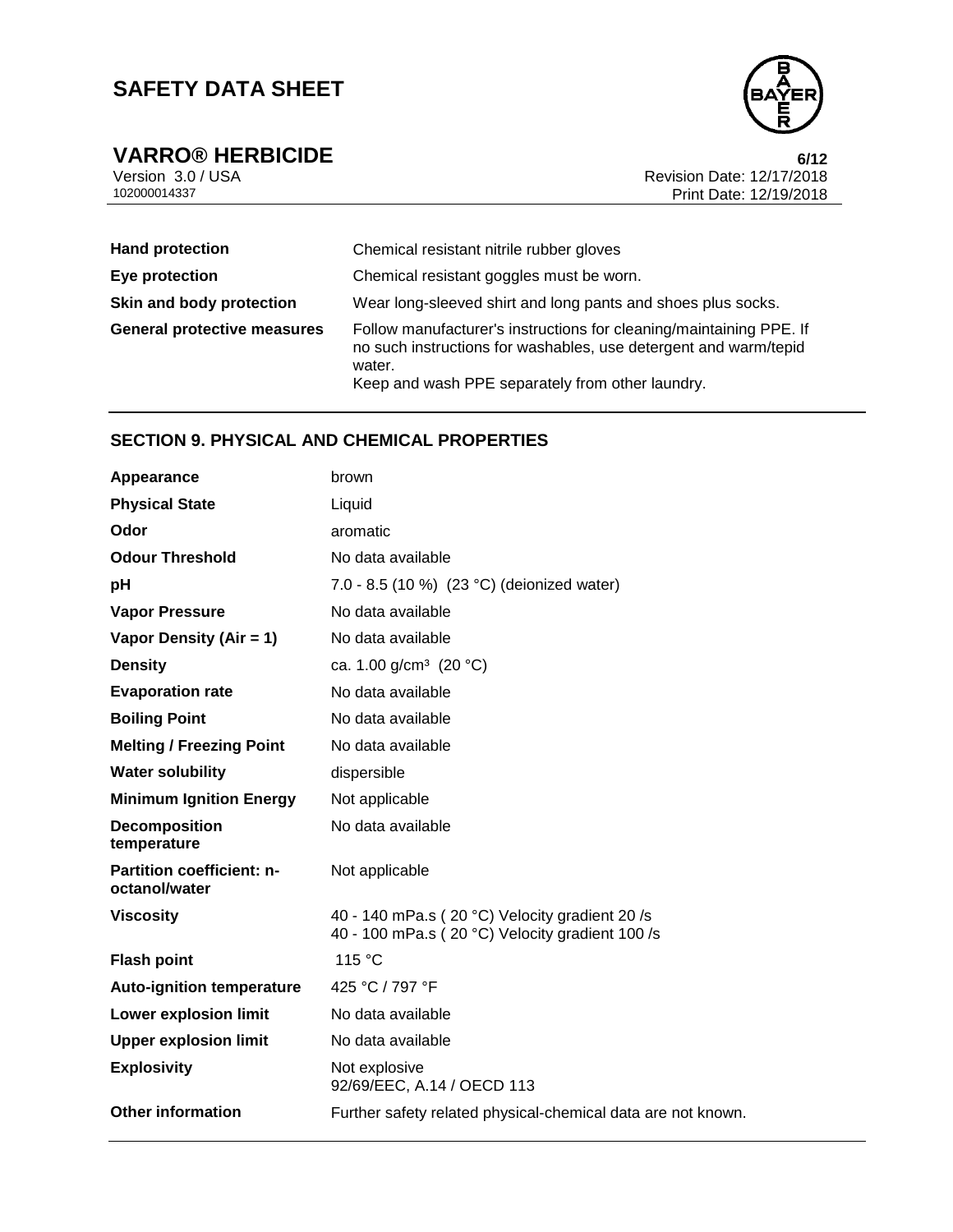

**VARRO® HERBICIDE 7/12** Version 3.0 / USA Revision Date: 12/17/2018 Print Date: 12/19/2018

# **SECTION 10: STABILITY AND REACTIVITY**

| <b>Reactivity</b>                            |                                                                                         |
|----------------------------------------------|-----------------------------------------------------------------------------------------|
| <b>Thermal decomposition</b>                 | No data available                                                                       |
| <b>Chemical stability</b>                    | Stable under recommended storage conditions.                                            |
| <b>Possibility of hazardous</b><br>reactions | No hazardous reactions when stored and handled according to<br>prescribed instructions. |
| <b>Conditions to avoid</b>                   | Extremes of temperature and direct sunlight.                                            |
| Incompatible materials                       | No data available                                                                       |
| <b>Hazardous decomposition</b><br>products   | No decomposition products expected under normal conditions of use.                      |

## **SECTION 11: TOXICOLOGICAL INFORMATION**

| <b>Exposure routes</b>          | Eye contact, Skin contact, Inhalation, Ingestion |
|---------------------------------|--------------------------------------------------|
| <b>Immediate Effects</b><br>Eve | Moderate eye irritation.                         |
| <b>Skin</b>                     | Moderate skin irritation.                        |

### **Information on toxicological effects**

| <b>Acute oral toxicity</b>                  | LD50 (female Rat) $> 2,000$ mg/kg                                                                                                             |
|---------------------------------------------|-----------------------------------------------------------------------------------------------------------------------------------------------|
| <b>Acute inhalation toxicity</b>            | $LC50$ (Rat) > 1.73 mg/l<br>Exposure time: 4 h<br>Determined in the form of liquid aerosol.<br>Highest attainable concentration.<br>No deaths |
| <b>Acute dermal toxicity</b>                | LD50 (male/female combined Rat) $> 2,000$ mg/kg                                                                                               |
| <b>Skin corrosion/irritation</b>            | Irritating to skin. (Rabbit)                                                                                                                  |
| Serious eye damage/eye<br>irritation        | Irritating to eyes. (Rabbit)                                                                                                                  |
| <b>Respiratory or skin</b><br>sensitisation | Skin: Non-sensitizing. (Mouse)<br>OECD Test Guideline 429, local lymph node assay (LLNA)                                                      |

#### **Assessment STOT Specific target organ toxicity – repeated exposure**

Thiencarbazone-methyl did not cause specific target organ toxicity in experimental animal studies. Mefenpyr-diethyl did not cause specific target organ toxicity in experimental animal studies.

#### **Assessment mutagenicity**

Thiencarbazone-methyl was not mutagenic or genotoxic in a battery of in vitro and in vivo tests. Mefenpyr-diethyl was not mutagenic or genotoxic in a battery of in vitro and in vivo tests.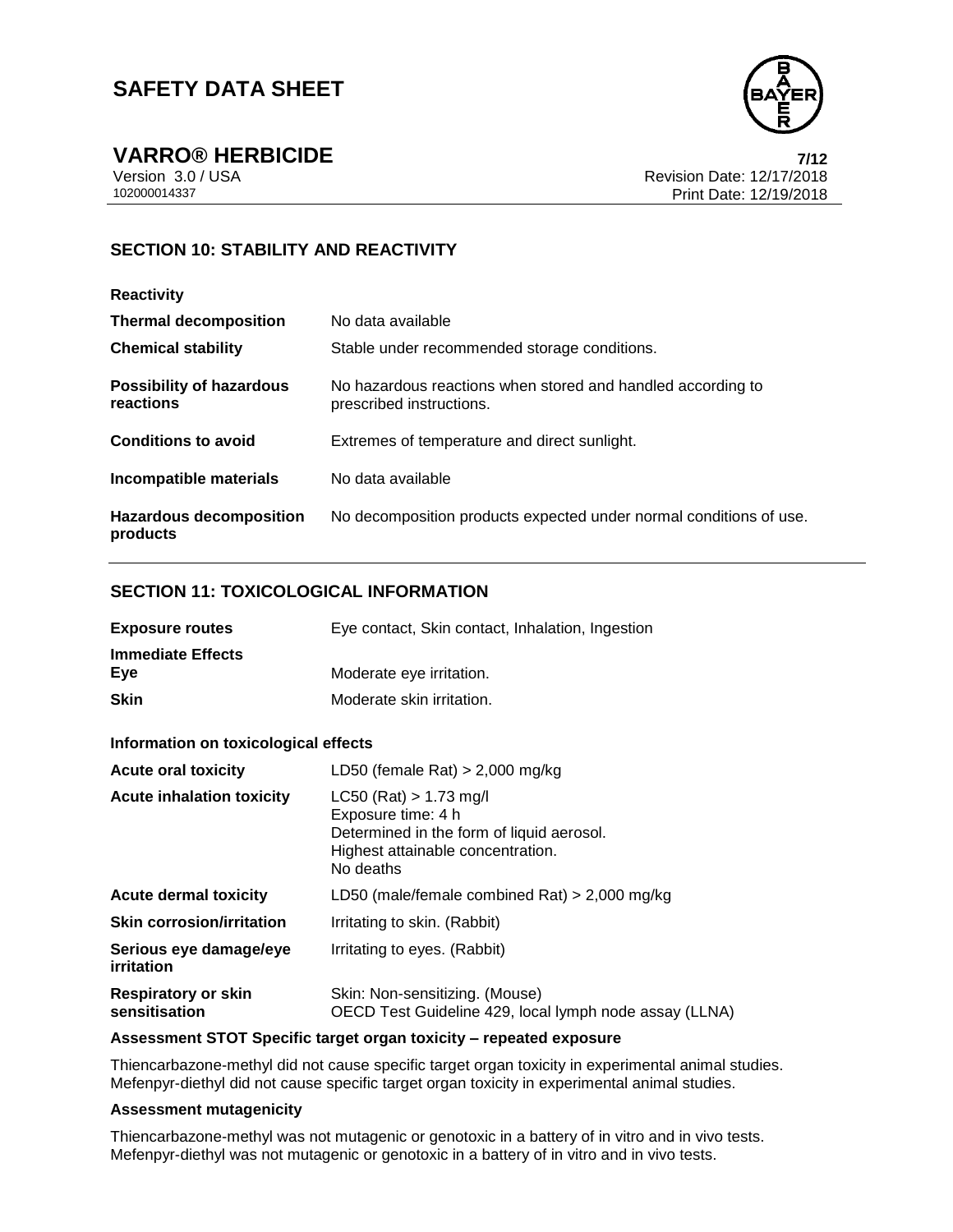

# **VARRO® HERBICIDE 8/12**

Version 3.0 / USA Revision Date: 12/17/2018 102000014337 Print Date: 12/19/2018

#### **Assessment carcinogenicity**

Thiencarbazone-methyl was not carcinogenic in a lifetime feeding study in rats. Thiencarbazone-methyl caused at high dose levels an increased incidence of tumours in mice in the following organ(s): urinary bladder. The tumours seen with Thiencarbazone-methyl were caused through the chronic irritation due to the presence of bladder stones.

Mefenpyr-diethyl was not carcinogenic in lifetime feeding studies in rats and mice.

### **ACGIH**

Solvent Naphtha (petroleum), heavy aromatic, 64742-94-5 Group A3 <1% naphthalene

**NTP**

None.

**OSHA**

None.

### **Assessment toxicity to reproduction**

Thiencarbazone-methyl did not cause reproductive toxicity in a two-generation study in rats. Mefenpyr-diethyl did not cause reproductive toxicity in a two-generation study in rats.

#### **Assessment developmental toxicity**

Thiencarbazone-methyl did not cause developmental toxicity in rats and rabbits. Mefenpyr-diethyl caused developmental toxicity only at dose levels toxic to the dams. The developmental effects seen with Mefenpyr-diethyl are related to maternal toxicity.

#### **Further information**

Only acute toxicity studies have been performed on the formulated product. The non-acute information pertains to the active ingredient(s).

## **SECTION 12: ECOLOGICAL INFORMATION**

| <b>Toxicity to fish</b>                     | LC50 (Oncorhynchus mykiss (rainbow trout)) 6.95 mg/l<br>Exposure time: 96 h                                                                                                               |
|---------------------------------------------|-------------------------------------------------------------------------------------------------------------------------------------------------------------------------------------------|
| <b>Toxicity to aquatic</b><br>invertebrates | EC50 (Daphnia magna (Water flea)) 2.4 mg/l<br>Exposure time: 48 h                                                                                                                         |
| <b>Toxicity to aquatic plants</b>           | EC50 (Raphidocelis subcapitata (freshwater green alga)) 1.017 mg/l<br>Growth rate; Exposure time: 72 h<br>The value mentioned relates to the active ingredient thiencarbazone-<br>methyl. |
|                                             | EC50 (Lemna gibba (gibbous duckweed)) 0.00131 mg/l<br>Growth rate; Exposure time: 7 d<br>The value mentioned relates to the active ingredient thiencarbazone-<br>methyl.                  |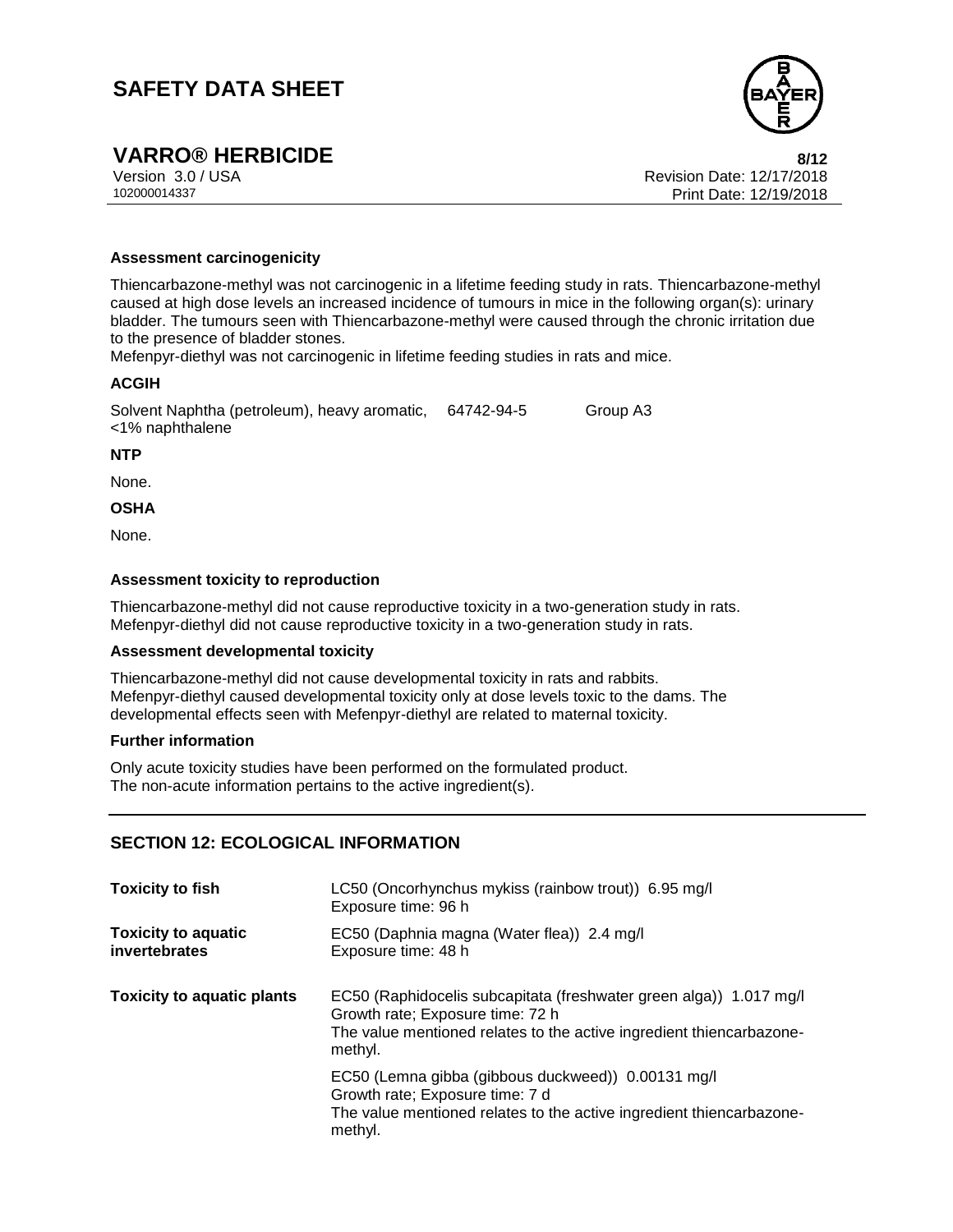

| <b>Biodegradability</b>                     | Thiencarbazone-methyl:<br>Not rapidly biodegradable<br>Mefenpyr-diethyl:<br>Not rapidly biodegradable                                                                                                                                                                                                            |
|---------------------------------------------|------------------------------------------------------------------------------------------------------------------------------------------------------------------------------------------------------------------------------------------------------------------------------------------------------------------|
| Koc                                         | Thiencarbazone-methyl: Koc: 100<br>Mefenpyr-diethyl: Koc: 625                                                                                                                                                                                                                                                    |
| <b>Bioaccumulation</b>                      | Thiencarbazone-methyl:<br>Does not bioaccumulate.<br>Mefenpyr-diethyl: Bioconcentration factor (BCF) 232<br>Does not bioaccumulate.                                                                                                                                                                              |
| <b>Mobility in soil</b>                     | Thiencarbazone-methyl: Moderately mobile in soils<br>Mefenpyr-diethyl: Slightly mobile in soils                                                                                                                                                                                                                  |
| <b>Additional ecological</b><br>information | No other effects to be mentioned.                                                                                                                                                                                                                                                                                |
| <b>Environmental precautions</b>            | Do not apply directly to water, to areas where surface water is present<br>or to intertidal areas below the mean high water mark.<br>Do not contaminate surface or ground water by cleaning equipment or<br>disposal of wastes, including equipment wash water.<br>Apply this product as specified on the label. |

## **SECTION 13: DISPOSAL CONSIDERATIONS**

#### **Waste treatment methods**

| <b>Product</b>                | It is best to use all of the product in accordance with label directions. If it<br>is necessary to dispose of unused product, please follow container label<br>instructions and applicable local guidelines.<br>Dispose in accordance with all local, state/provincial and federal<br>regulations.                                      |
|-------------------------------|-----------------------------------------------------------------------------------------------------------------------------------------------------------------------------------------------------------------------------------------------------------------------------------------------------------------------------------------|
| <b>Contaminated packaging</b> | Do not re-use empty containers.<br>Triple rinse containers.<br>Puncture container to avoid re-use.<br>Dispose of empty container in a sanitary landfill or by incineration, or, if<br>allowed by State/Provincial and local authorities, by burning.<br>If burned, stay out of smoke.<br>Follow advice on product label and/or leaflet. |
| <b>RCRA</b> Information       | Characterization and proper disposal of this material as a special or<br>hazardous waste is dependent upon Federal, State and local laws and<br>are the user's responsibility. RCRA classification may apply.                                                                                                                           |

## **SECTION 14: TRANSPORT INFORMATION**

**49CFR** Not dangerous goods / not hazardous material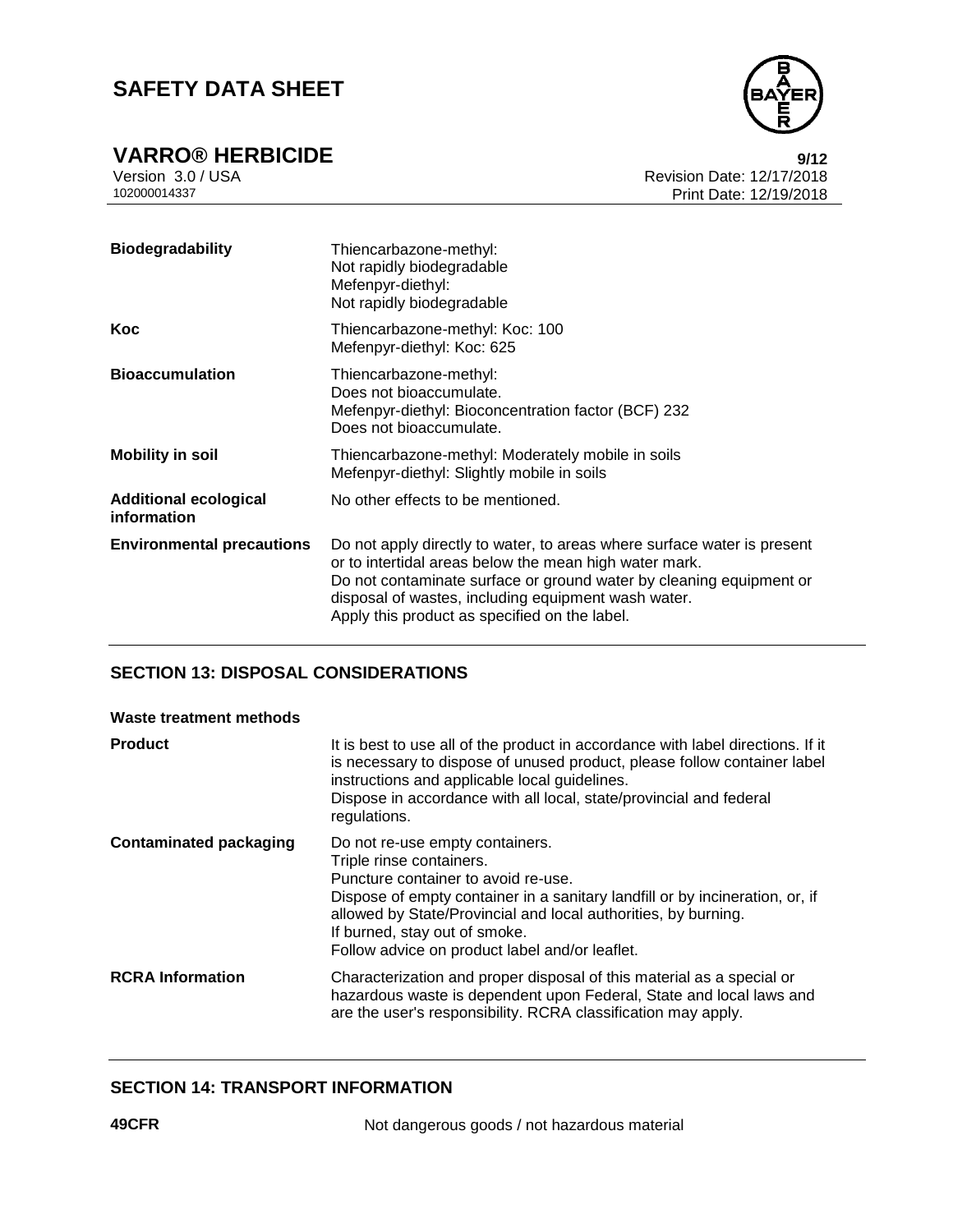

**VARRO® HERBICIDE 10/12** Version 3.0 / USA Revision Date: 12/17/2018 Print Date: 12/19/2018

| <b>IMDG</b>              |                                                        |
|--------------------------|--------------------------------------------------------|
| UN number                | 3082                                                   |
| Class                    | 9                                                      |
| Packaging group          | Ш                                                      |
| Marine pollutant         | <b>YES</b>                                             |
| Proper shipping name     | ENVIRONMENTALLY HAZARDOUS SUBSTANCE, LIQUID,<br>N.O.S. |
|                          | (THIENCARBAZONE-METHYL SOLUTION)                       |
| <b>IATA</b>              |                                                        |
| UN number                | 3082                                                   |
| Class                    | 9                                                      |
| Packaging group          | Ш                                                      |
| Environm. Hazardous Mark | <b>YES</b>                                             |
| Proper shipping name     | ENVIRONMENTALLY HAZARDOUS SUBSTANCE, LIQUID,<br>N.O.S. |
|                          | (THIENCARBAZONE-METHYL SOLUTION)                       |

This transportation information is not intended to convey all specific regulatory information relating to this product. It does not address regulatory variations due to package size or special transportation requirements.

### **SECTION 15: REGULATORY INFORMATION**

| <b>EPA Registration No.</b><br><b>US Federal Regulations</b><br><b>TSCA list</b> | 264-1062 |                                                                                                 |
|----------------------------------------------------------------------------------|----------|-------------------------------------------------------------------------------------------------|
| Solvent Naphtha (petroleum), heavy<br>aromatic, <1% naphthalene                  |          | 64742-94-5                                                                                      |
| Alcohols, C11-14-iso-, C13-rich,<br>ethoxylated                                  |          | 78330-21-9                                                                                      |
| Fatty acids, C16-18 and C18-unsatd., Me<br>esters                                |          | 67762-38-3                                                                                      |
| Castor oil, ethoxylated                                                          |          | 61791-12-6                                                                                      |
| Not applicable.                                                                  |          | US. Toxic Substances Control Act (TSCA) Section 12(b) Export Notification (40 CFR 707, Subpt D) |
| <b>SARA Title III - Section 302 - Notification and Information</b>               |          |                                                                                                 |
| None.                                                                            |          |                                                                                                 |
| <b>SARA Title III - Section 313 - Toxic Chemical Release Reporting</b><br>None.  |          |                                                                                                 |
| <b>US States Regulatory Reporting</b><br><b>CA Prop65</b>                        |          |                                                                                                 |
|                                                                                  |          | This product does not contain any substances known to the State of California to cause cancer.  |
|                                                                                  |          |                                                                                                 |

This product does not contain any substances known to the State of California to cause reproductive harm.

### **US State Right-To-Know Ingredients**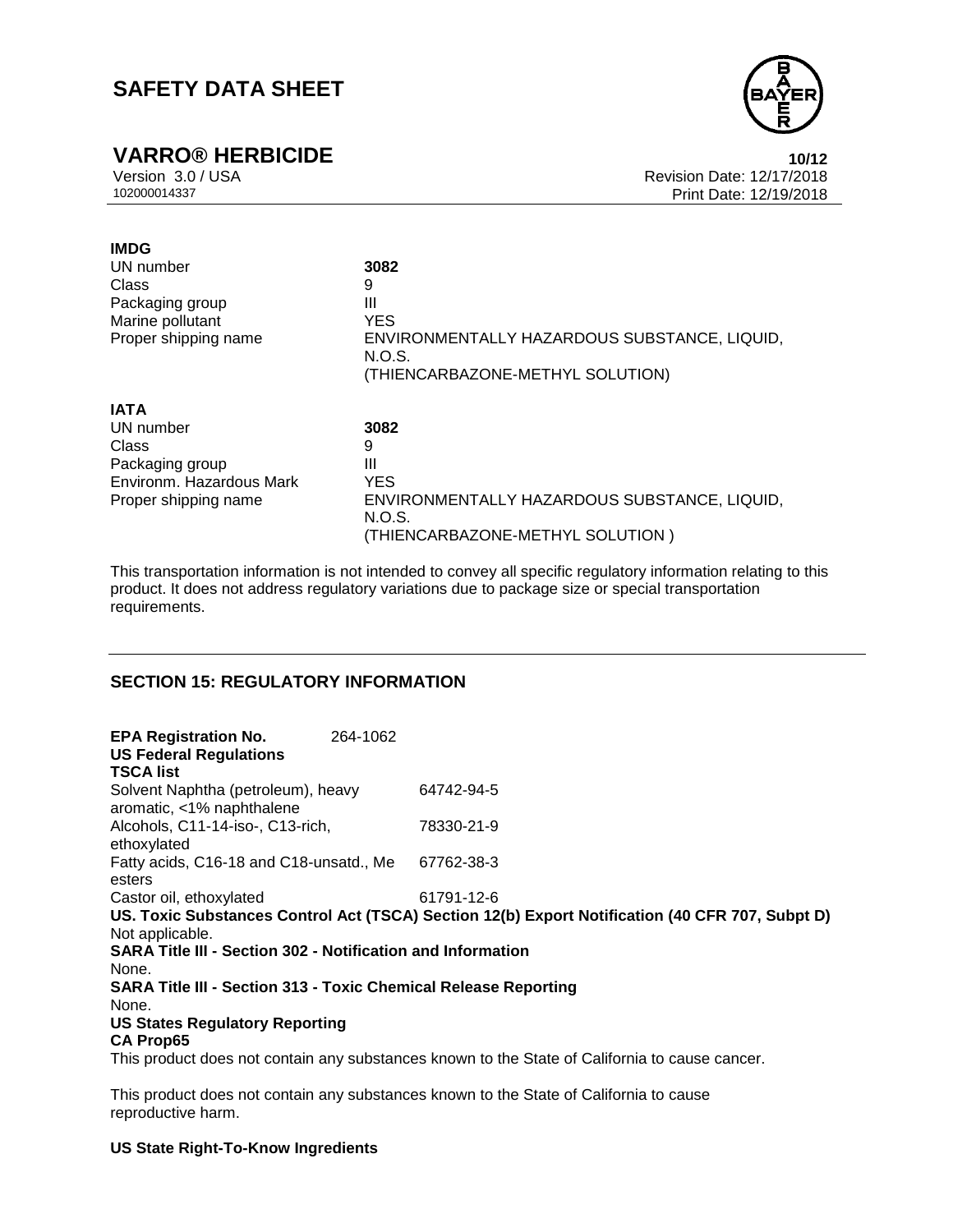

# **VARRO® HERBICIDE 11/12**

| Version 3.0 / USA                  |            |            | <b>Revision Date: 12/17/2018</b> |  |
|------------------------------------|------------|------------|----------------------------------|--|
| 102000014337                       |            |            | Print Date: 12/19/2018           |  |
|                                    |            |            |                                  |  |
|                                    |            |            |                                  |  |
| Solvent Naphtha (petroleum), heavy | 64742-94-5 | CT. NJ. RI |                                  |  |
| aromatic, <1% naphthalene          |            |            |                                  |  |
| Amorphous silica                   | 63231-67-4 | CA. MN     |                                  |  |

#### **EPA/FIFRA Information:**

This chemical is a pesticide product registered by the Environmental Protection Agency and is subject to certain labeling requirements under federal pesticide law. These requirements differ from the classification criteria and hazard information required for safety data sheets, and for workplace labels of non-pesticide chemicals. Following is the hazard information required on the pesticide label:

| Signal word:              | Caution!                                                                                                                       |
|---------------------------|--------------------------------------------------------------------------------------------------------------------------------|
| <b>Hazard statements:</b> | Harmful if swallowed, inhaled or absorbed through the skin.<br>Moderate eye irritation.<br>Avoid inhalation of vapour or mist. |
|                           | Avoid contact with skin, eyes and clothing.                                                                                    |

### **SECTION 16: OTHER INFORMATION**

#### **Abbreviations and acronyms**

| 49CFR                                                   | Code of Federal Regulations, Title 49                                 |  |
|---------------------------------------------------------|-----------------------------------------------------------------------|--|
| <b>ACGIH</b>                                            | US. ACGIH Threshold Limit Values                                      |  |
| <b>ATE</b>                                              | Acute toxicity estimate                                               |  |
| CAS-Nr.                                                 | Chemical Abstracts Service number                                     |  |
| <b>CERCLA</b>                                           | Comprehensive Environmental Response, Compensation, and Liability Act |  |
| <b>EINECS</b>                                           | European inventory of existing commercial substances                  |  |
| <b>ELINCS</b>                                           | European list of notified chemical substances                         |  |
| <b>IARC</b>                                             | International Agency for Research on Cancer                           |  |
| IATA                                                    | International Air Transport Association                               |  |
| <b>IMDG</b>                                             | <b>International Maritime Dangerous Goods</b>                         |  |
| N.O.S.                                                  | Not otherwise specified                                               |  |
| NTP                                                     | US. National Toxicology Program (NTP) Report on Carcinogens           |  |
| <b>OECD</b>                                             | Organization for Economic Co-operation and Development                |  |
| TDG.                                                    | <b>Transportation of Dangerous Goods</b>                              |  |
| <b>TWA</b>                                              | Time weighted average                                                 |  |
| UN.                                                     | <b>United Nations</b>                                                 |  |
| <b>WHO</b>                                              | World health organisation                                             |  |
| <b>NFPA 704 (National Fire Protection Association):</b> |                                                                       |  |

## Health - 1 Flammability - 1 Instability - 0 Others - none **HMIS (Hazardous Materials Identification System, based on the Third Edition Ratings Guide)** Health - 2 Flammability - 1 Physical Hazard - 0 PPE -

 $0 =$  minimal hazard,  $1 =$  slight hazard,  $2 =$  moderate hazard,  $3 =$  severe hazard,  $4 =$  extreme hazard